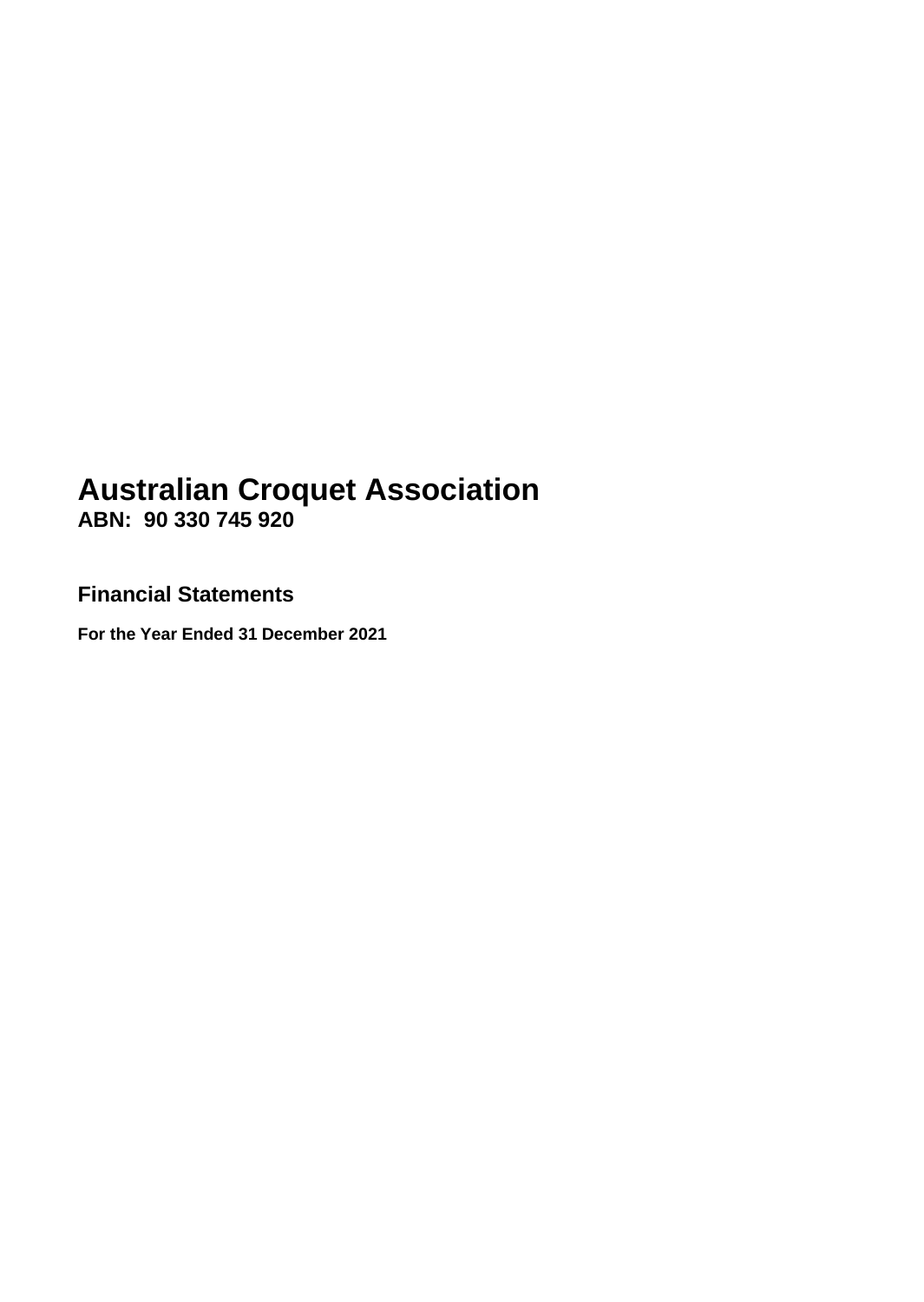### **Contents**

### **For the Year Ended 31 December 2021**

|                                     | Page |
|-------------------------------------|------|
| <b>Financial Statements</b>         |      |
| Report by the Board                 | 3    |
| <b>Statement of Profit or Loss</b>  | 4    |
| Statement of Assets and Liabilities | 5    |
| Statement of Changes in Equity      | 6    |
| <b>Statement of Cash Flows</b>      |      |
| Notes to the Financial Statements   | 8    |
| Statement by the Board              | 15   |
| Independent Audit Report            | 17   |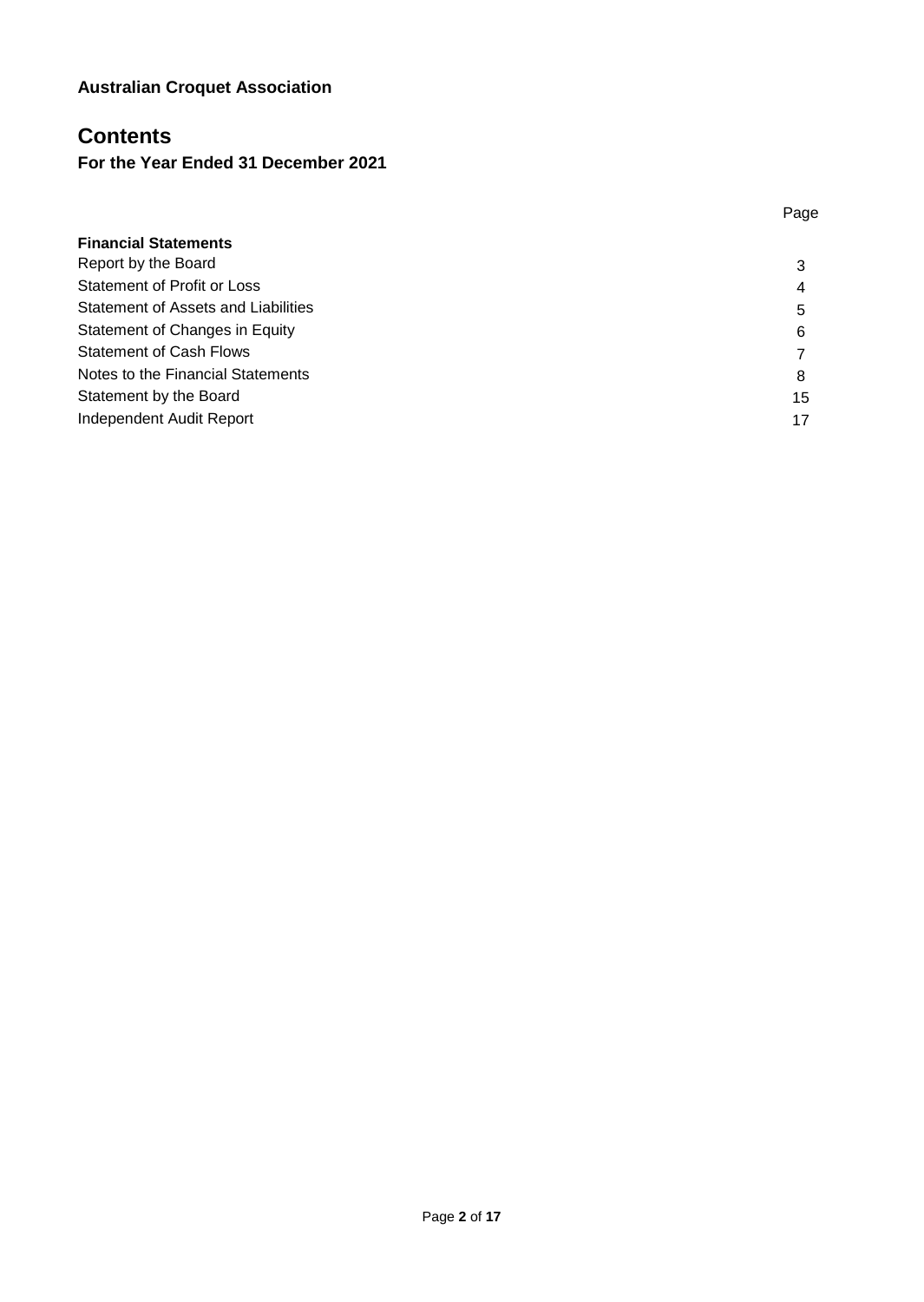# **Board Report**

**31 December 2021**

The Board submits the financial report of the Association for the financial year ended 31 December 2021.

#### **Board Members**

During this financial year, the Board of Directors were:

| Megan Fardon              | 1 January to 31 March 2021    |
|---------------------------|-------------------------------|
| Don Close                 | 1 January to 31 March 2021    |
| Jacky McDonald            | 1 January to 31 March 2021    |
| Geoff Crook               | 1 January to 28 February 2021 |
| Jim Nicholls (Chair)      | 1 January to 31 December 2021 |
| Mary Marsden              | 1 January to 31 December 2021 |
| Max Kewish                | 1 January to 31 December 2021 |
| <b>Barbara Northcott</b>  | 1 March to 31 December 2021   |
| Kerri-Ann Organ           | 1 March to 31 December 2021   |
| <b>Bernie Pfitzner</b>    | 1 March to 31 December 2021   |
| <b>Alison Sharpe</b>      | 1 March to 31 December 2021   |
| Kah Yang Loke (Treasurer) | 1 June to 31 December 2021    |
|                           |                               |

All of the above remain Directors until the conclusion of the 2022 Annual General Meeting with the exception of Megan Fardon, Don Close, Jacky McDonald and Geoff Crook.

The surplus of the Association for the financial year amounted to \$122,613 [2020: deficit \$(11,736)].

Signed in accordance with a resolution of the Board:

Col. KrAS

Hulaly

Jim Nicholls **Kah Yang Loke**<br>
Chair **Chair** Chair **Chair** Chair Treasurer

17 March 2022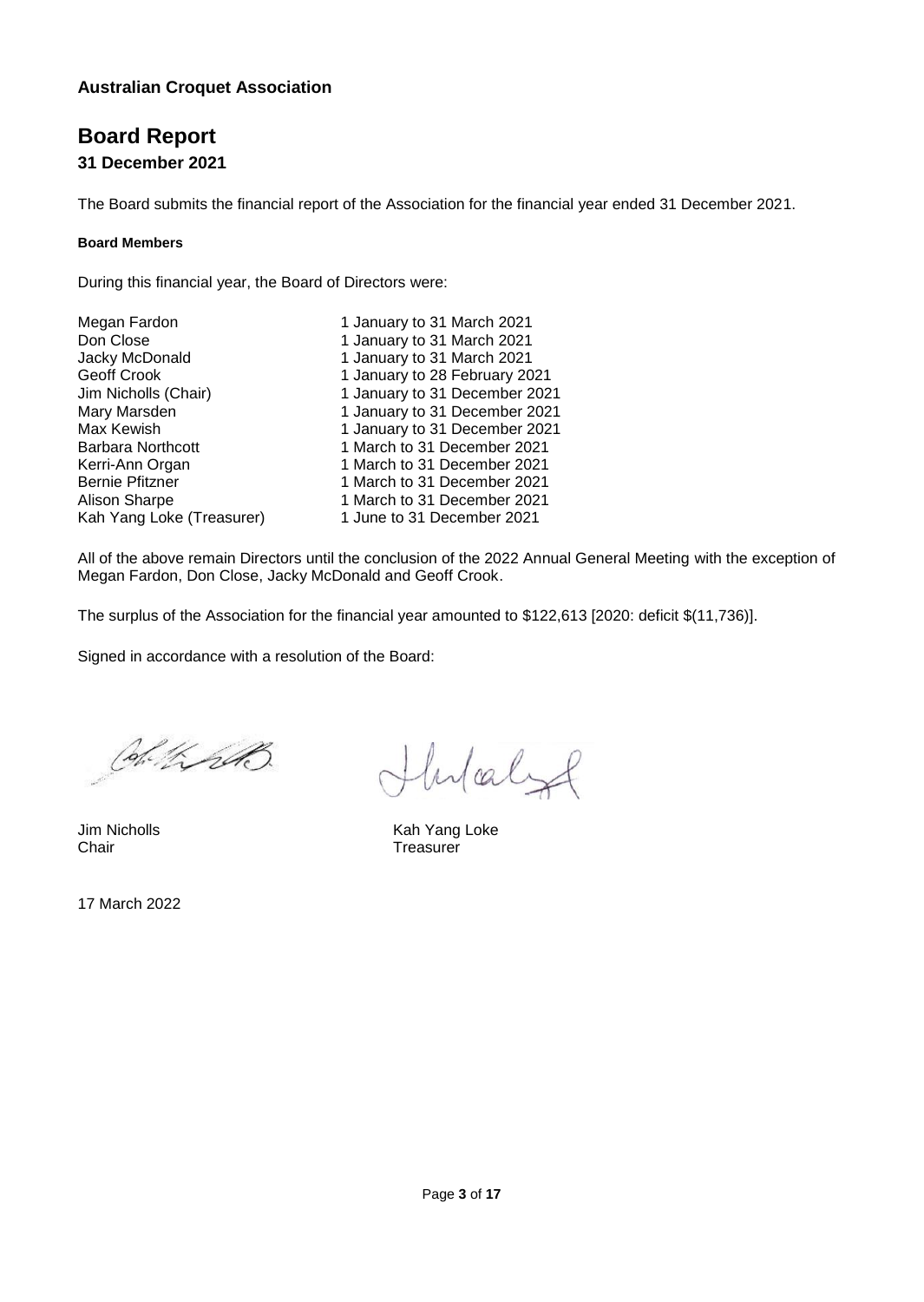# **Statement of Profit or Loss**

### **For the Year Ended 31 December 2021**

|                                                         |                | 2021    | 2020      |
|---------------------------------------------------------|----------------|---------|-----------|
|                                                         | <b>Note</b>    | \$      | S         |
| <b>Income</b>                                           |                |         |           |
| Revenue from operations                                 | $\overline{2}$ | 272,155 | 155,248   |
| Non-monetary resources received                         | 2              | 6,000   | 6,000     |
| Other revenue                                           | $\overline{2}$ | 123,485 | 84,841    |
|                                                         | $\sqrt{2}$     | 401,640 | 246,089   |
| <b>Expenditure</b>                                      |                |         |           |
| Executive Officer and Finance Officer wages             |                | 122,992 | 97,522    |
| Affiliation fees - WCF & WGU                            |                | 2,077   | 2,142     |
| Audit fee                                               |                | 1,584   | 1,440     |
| Bank fee & charges                                      |                | 118     | 120       |
| Board / governance                                      |                | 7,693   |           |
| Depreciation                                            | 9              | 2,360   | 1,396     |
| Non-monetary resources expenditure                      |                | 6,000   | 6,000     |
| Honorariums                                             |                |         | 5,186     |
| Corporate publicity and marketing                       |                | 3,000   | 10,041    |
| Insurance                                               |                | 1,978   | 977       |
| International events                                    |                | 1,039   | 12,427    |
| National events                                         |                | 74,554  | 58,647    |
| New club grants                                         |                |         | 4,500     |
| Sundry & office                                         |                | 45,329  | 31,402    |
| Travel and accommodation - domestic                     |                | 10,303  | 26,025    |
|                                                         |                | 279,027 | 257,825   |
| Income tax expense                                      |                |         |           |
| Surplus / (Deficit) for the year                        |                | 122,613 | (11, 736) |
| Retained surplus at the beginning of the financial year |                | 601,541 | 613,277   |
| Retained surplus at the end of the financial year       |                | 724,154 | 601,541   |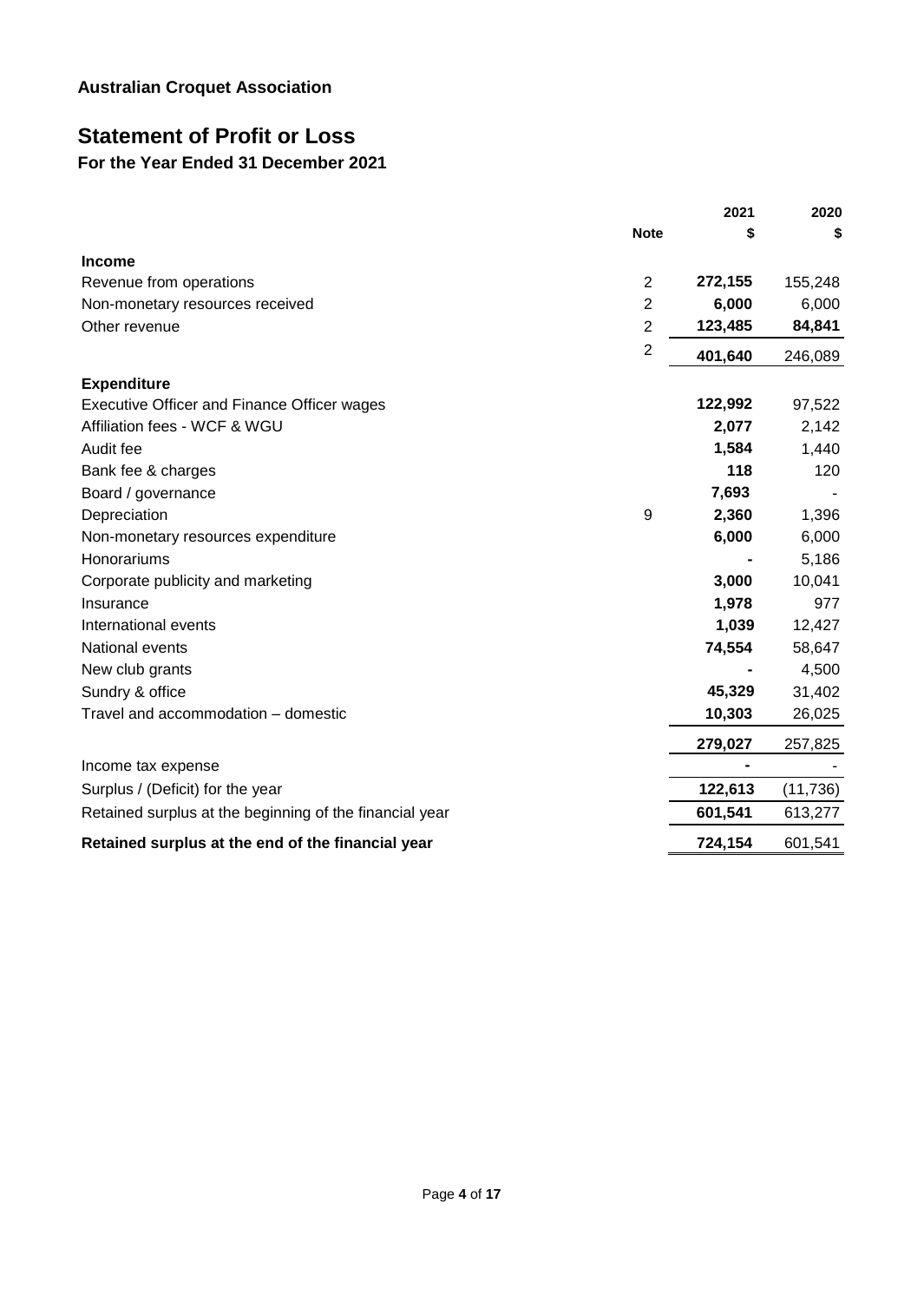### **Statement of Assets and Liabilities**

**As At 31 December 2021**

|                                  |             | 2021    | 2020    |
|----------------------------------|-------------|---------|---------|
|                                  | <b>Note</b> | \$      | \$      |
| <b>ASSETS</b>                    |             |         |         |
| <b>CURRENT ASSETS</b>            |             |         |         |
| Cash and cash equivalents        | 5           | 397,703 | 335,593 |
| Trade and other receivables      | 7           | 3,556   | 303     |
| Inventories                      | 8           | 7,608   | 1,303   |
| <b>Financial Investments</b>     | $\,6$       | 340,111 | 276,948 |
| <b>TOTAL CURRENT ASSETS</b>      |             | 748,978 | 614,147 |
| <b>NON-CURRENT ASSETS</b>        |             |         |         |
| Plant and equipment              | 9           | 7,031   | 8,157   |
| <b>TOTAL NON-CURRENT ASSETS</b>  |             | 7,031   | 8,157   |
| <b>TOTAL ASSETS</b>              |             | 756,009 | 622,304 |
| <b>LIABILITIES</b>               |             |         |         |
| <b>CURRENT LIABILITIES</b>       |             |         |         |
| Trade and other payables         | 10          | 14,117  | 18,992  |
| Employee benefits                | 13          | 9,763   | 1,771   |
| Grants in advance                | 12          | 7,000   |         |
| Income received in advance       | 11          | 975     |         |
| <b>TOTAL CURRENT LIABILITIES</b> |             | 31,855  | 20,763  |
| <b>TOTAL LIABILITIES</b>         |             | 31,855  | 20,763  |
| <b>NET ASSETS</b>                |             | 724,154 | 601,541 |
| <b>MEMBERS' FUNDS</b>            |             |         |         |
| Retained surplus                 |             | 611,843 | 489,230 |
| <b>International Event Fund</b>  |             | 112,311 | 112,311 |
| <b>TOTAL MEMBERS' FUNDS</b>      |             | 724,154 | 601,541 |

The accompanying notes form part of these financial statements.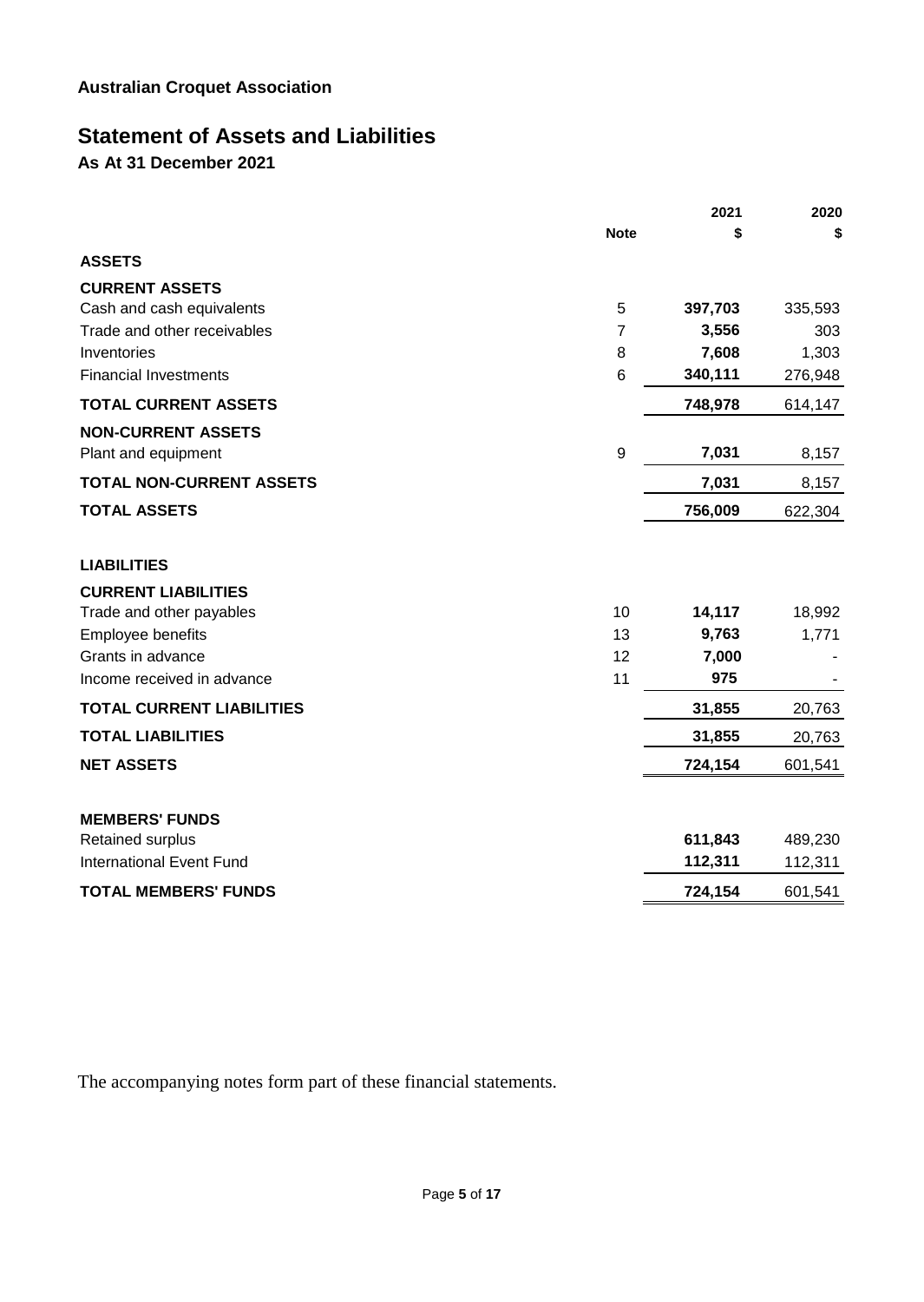# **Statement of Changes in Equity**

**For the Year Ended 31 December 2021**

**2021**

|             | International<br><b>Events Fund</b> | <b>Retained</b><br><b>Surplus</b> | <b>Total</b> |
|-------------|-------------------------------------|-----------------------------------|--------------|
| <b>Note</b> |                                     |                                   | \$           |
|             | 112.311                             | 489.230                           | 601.541      |
| 3           | $\blacksquare$                      |                                   |              |
|             | $\blacksquare$                      | 122.613                           | 122,613      |
|             | 112.311                             | 611,843                           | 724,154      |
|             |                                     |                                   |              |

#### **2020**

|                                        |             | International<br><b>Events Fund</b> | <b>Retained</b><br><b>Surplus</b> | <b>Total</b> |
|----------------------------------------|-------------|-------------------------------------|-----------------------------------|--------------|
|                                        | <b>Note</b> |                                     |                                   | S            |
| <b>Balance at 1 January 2020</b>       |             | 103.709                             | 509.568                           | 613.277      |
| Allocation to International Event Fund | 3           | 8.602                               | (8,602)                           |              |
| Deficit for the year                   |             |                                     | (11.736)                          | (11, 736)    |
| <b>Balance at 31 December 2020</b>     |             | 112.311                             | 489.230                           | 601,541      |

The accompanying notes form part of these financial statements.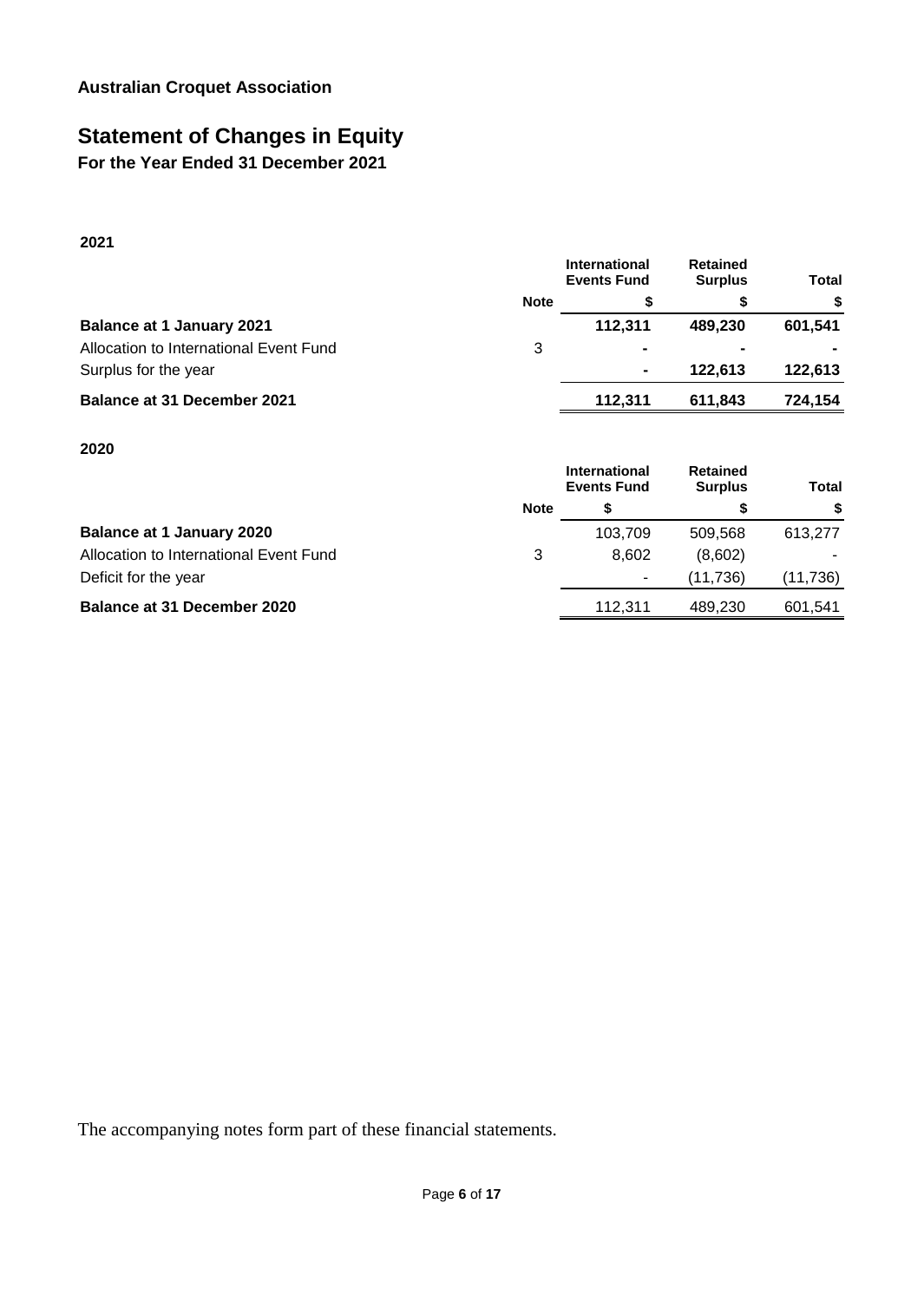# **Statement of Cash Flows**

### **For the Year Ended 31 December 2021**

|                                                                                                  |             | 2021              | 2020             |
|--------------------------------------------------------------------------------------------------|-------------|-------------------|------------------|
|                                                                                                  | <b>Note</b> | \$                | \$               |
| <b>CASH FLOWS FROM OPERATING ACTIVITIES:</b>                                                     | 4           |                   |                  |
| Affiliation and event fees                                                                       |             | 272,155           | 110,304          |
| Other revenue                                                                                    |             | 116,588           | 131,759          |
| Interest received                                                                                |             | 12,897            | 4,026            |
| Payments to suppliers and employees                                                              |             | (338, 296)        | (240, 489)       |
| Net cash provided by operating activities                                                        | 5           | 63,344            | 5,600            |
| <b>CASH FLOWS FROM INVESTING ACTIVITIES:</b><br>Payments for plant and equipment                 |             | (1, 234)          |                  |
| Net cash (used in) investing activities                                                          |             | (1,234)           |                  |
| Net increase in cash and cash equivalents held<br>Cash and cash equivalents at beginning of year |             | 62,110<br>335,593 | 5,600<br>329,993 |
| Cash and cash equivalents at end of financial year                                               | 4           | 397,703           | 335,593          |

The accompanying notes form part of these financial statements.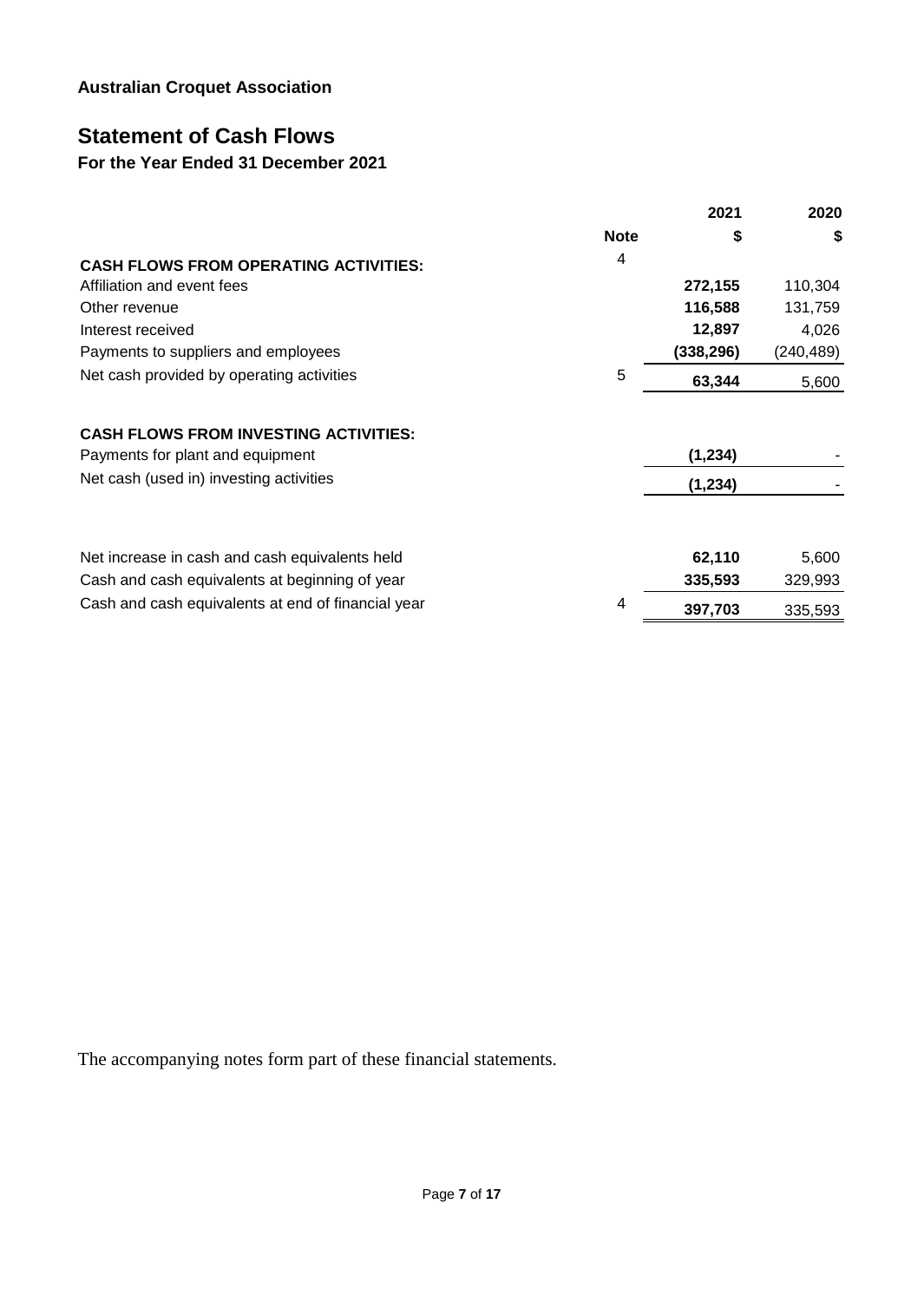### **Notes to the Financial Statements For the Year Ended 31 December 2021**

The financial statements cover the Australian Croquet Association as an individual entity. The Australian Croquet Association is a not-for-profit Association incorporated in the Australian Capital Territory under the *Associations Incorporation Act (ACT) 1991* ('the Act').

#### **Basis of Preparation**

In the opinion of the Board, the Association is not a reporting entity since there are unlikely to exist users of the financial statements who are not able to command the preparation of reports tailored so as to satisfy specifically all of their information needs. These special purpose financial statements have been prepared to meet the reporting requirements of the Act.

The financial statements have been prepared in accordance with the recognition and measurement requirements of the Australian Accounting Standards and Accounting Interpretations, and the disclosure requirements of AASB 101 *Presentation of Financial Statements*, AASB 107 *Statement of Cash Flows*, AASB 108 *Accounting Policies*, *Changes in Accounting Estimates and Errors* and AASB 1054 *Australian Additional Disclosures*.

The financial statements, except the cash flow information, have been prepared on an accruals basis. All amounts are presented in Australian dollars and prepared under the historical cost convention. Comparatives are consistent with the prior year.

#### **1 Summary of Significant Accounting Policies**

#### **(a) Revenue recognition**

Revenue is recognised when it is probable that the economic benefit will flow to the Association and the revenue can be reliably measured. Revenue is measured at the fair value of the consideration received or receivable.

#### *Non-monetary resources received*

Parbery Consulting provides a rent free permanent workspace for Association. This includes access to amenities (internet, office supplies, office amenities and printing facilities). This arrangement is in place indefinitely. In return, the Association provides \$1000 per year sponsorship in prize money towards a national event. This rent free arrangement is valued at the rate paid by the Association for the comparable office space and amenities rented at its former premises.

#### **(b) Income Tax**

The Association is exempt from income tax under Division 50 of the *Income Tax Assessment Act 1997*.

#### **(c) Goods and services tax (GST)**

Revenue, expenses and assets are recognised net of the amount of goods and services tax (GST), except where the amount of GST incurred is not recoverable from the Australian Taxation Office (ATO).

Receivables and payable are stated inclusive of GST.

Cash flows in the statement of cash flows are included on a gross basis and the GST component of cash flows arising from investing and financing activities which is recoverable from, or payable to, the taxation authority is classified as operating cash flows.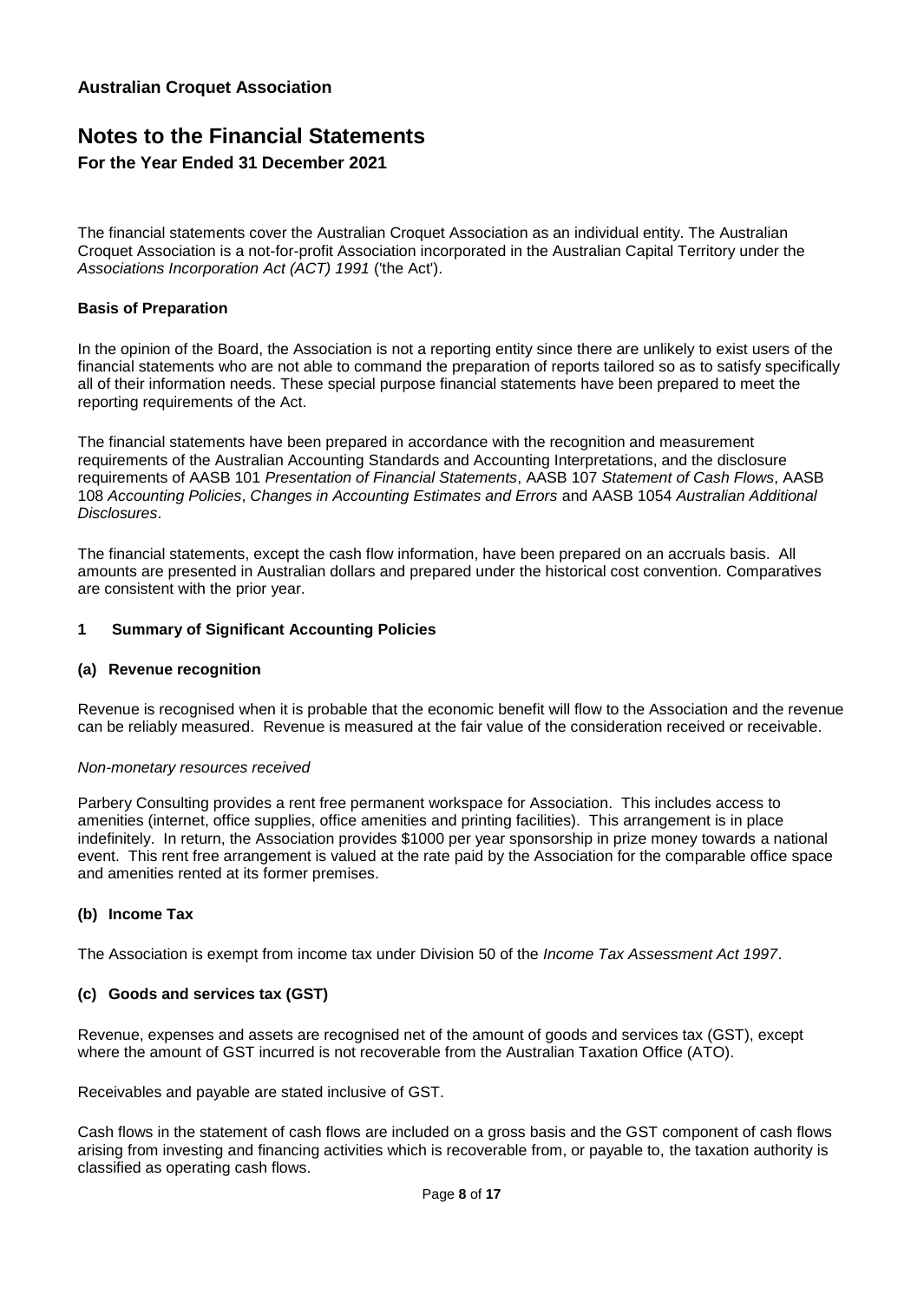### **Notes to the Financial Statements For the Year Ended 31 December 2021**

#### **(d) Inventories**

Inventories are measured at the lower of basis and is net of any rebates cost and net realisable value. Cost of inventory is determined using the first-in-first-out and discounts received. Net realisable value is estimated using the most reliable evidence available at the reporting date and inventory is written down through an obsolescence provision if necessary.

#### **(e) Property, plant and equipment**

Each class of property, plant and equipment is carried at cost or fair value less, where applicable, any accumulated depreciation and impairment.

#### **(f) Depreciation**

Property, plant and equipment is depreciated on a straight-line basis over the asset's useful life to the Association, commencing when the asset is ready for use.

#### **(g) COVID-19 impact**

COVID-19 impacted operations through travel restrictions causing the cancellation of events. An assessment of operational requirements and budget forecasts for the next 12 months has been undertaken and there are no going concern issues for the Association.

#### **2 Revenue from Operations**

|                                   | 2021    | 2020    |
|-----------------------------------|---------|---------|
|                                   | \$      | \$      |
| Revenue from operating activities |         |         |
| - Affiliation fees                | 264,419 | 87,591  |
| - International Levy              |         | 44,945  |
| - National Events                 | 7,736   | 22,712  |
|                                   | 272,155 | 155,248 |
| Other revenue                     |         |         |
| - Interest revenue                | 12,897  | 4,026   |
| - Trading surplus                 | 6,606   | 3,490   |
| - Increase in value of investment | 51,976  | 6,140   |
| - Miscellaneous revenue           | 5,377   | 4,385   |
| - Job keeper subsidy              | 15,750  | 46,800  |
| - Cash flow boost                 |         | 20,000  |
| - Coaching manuals                | 17,816  |         |
| - Donation received               | 13,063  |         |
|                                   | 123,485 | 84,841  |
| - Non-monetary resources received |         |         |
| - Rent free office space          | 6,000   | 6,000   |
|                                   | 401,640 | 246,089 |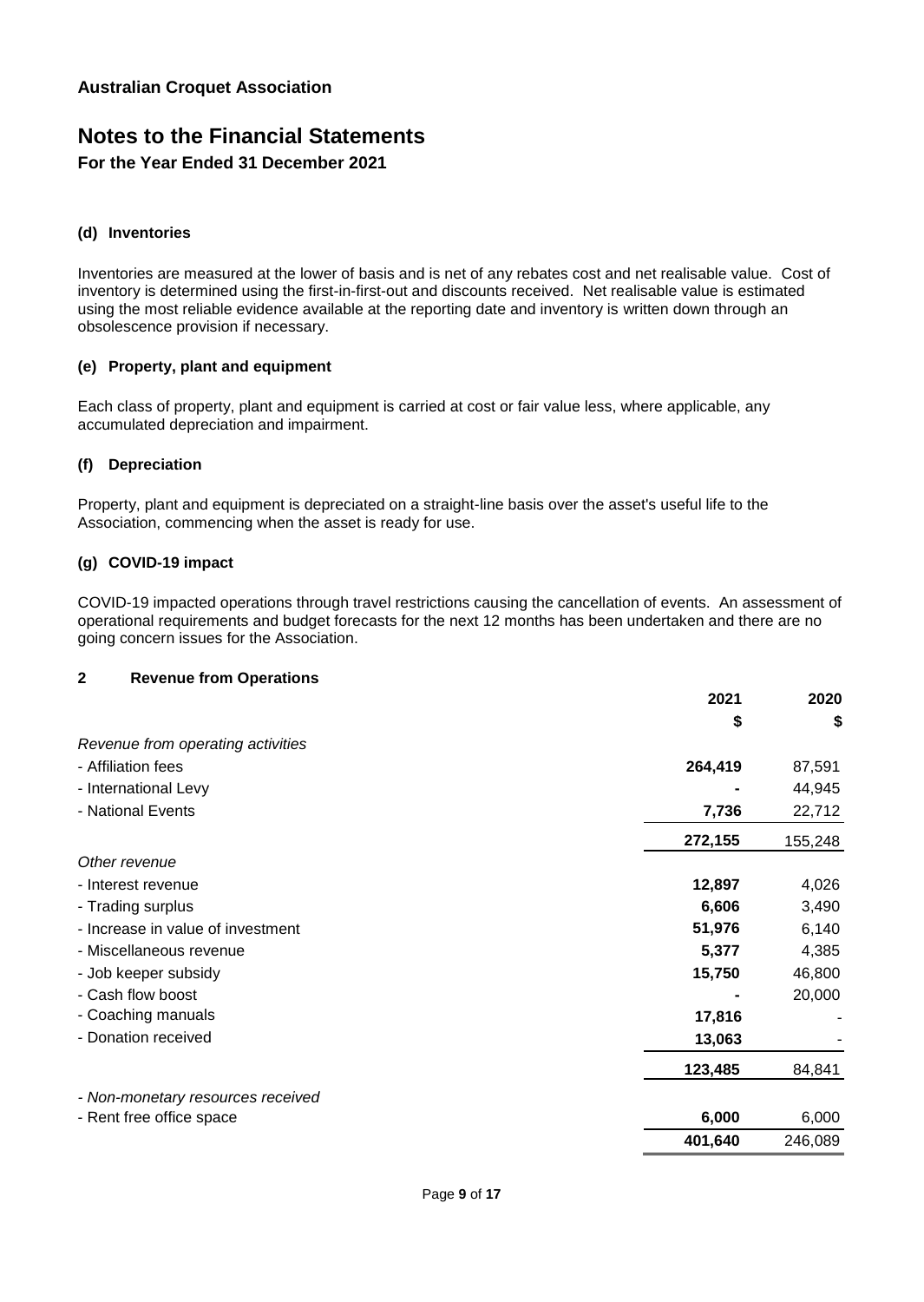# **Notes to the Financial Statements**

**For the Year Ended 31 December 2021**

#### **3 International Events Fund surplus**

The surplus of the International Events Fund is recorded and held separately from the main operations.

|                                             | 2021           | 2020    |
|---------------------------------------------|----------------|---------|
|                                             | S              | S       |
| <b>Income</b>                               |                |         |
| International Levy                          |                | 44,945  |
| WCF AC WC 2020 entry fees and other income  |                | 11,736  |
| <b>Total income</b>                         |                | 56,681  |
| <b>Expenses</b>                             |                |         |
| GC Training for 2020                        |                |         |
| WCF GC Women's WC 2019                      |                |         |
| <b>WCF GC WC 2019</b>                       |                |         |
| <b>WCF U21 GC WC 2019</b>                   |                |         |
| GC Trans Tasman 2019                        |                |         |
| Gateball World Championships 2019           |                |         |
| GC World Championships Tier 1               |                | 14,783  |
| MacRob Shield Squad 2020                    |                | 1,418   |
| <b>WCF AC WC 2020</b>                       |                | 31,878  |
| <b>Total expenses</b>                       | $\blacksquare$ | 48,079  |
| <b>Surplus in International Events Fund</b> |                | 8,602   |
|                                             |                |         |
| <b>Cash and Cash Equivalents</b><br>4       |                |         |
|                                             | 2021           | 2020    |
|                                             | \$             | \$      |
| Term deposits                               | 200,000        | 270,000 |
| <b>Bank balances</b>                        | 197,703        | 65,593  |
|                                             | 397,703        | 335,593 |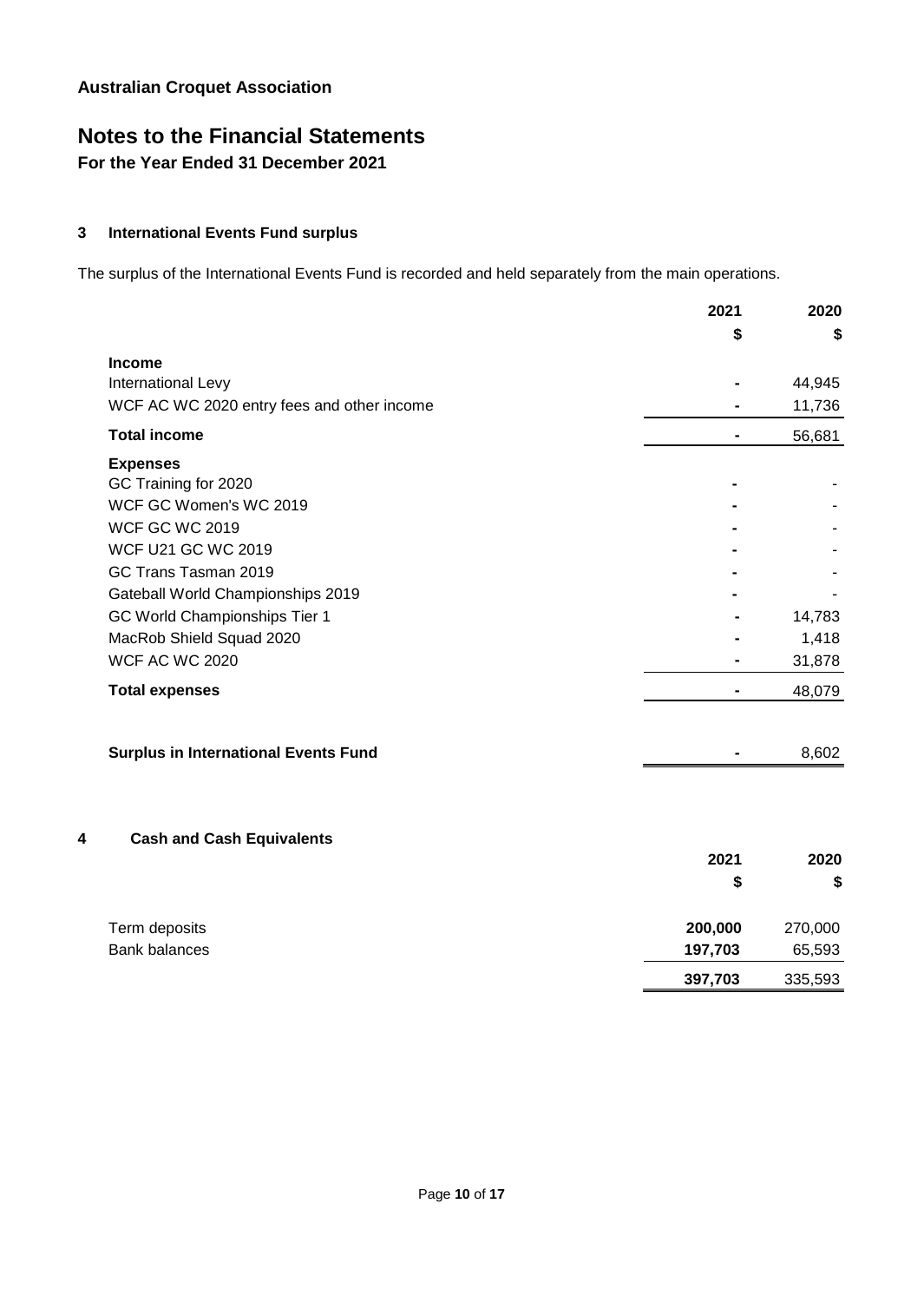### **Notes to the Financial Statements**

**For the Year Ended 31 December 2021**

#### **5 Cash Flow Information**

#### **(a) Reconciliation of cash**

|                                                                                                 |         | S       |
|-------------------------------------------------------------------------------------------------|---------|---------|
| Cash at the end of the financial year as shown in the statement<br>of cash flows is as follows: |         |         |
| Cash and cash equivalents                                                                       | 397.703 | 335.593 |

**2021**

**2020**

#### **(b) Reconciliation of result for the year to cashflows from operating activities**

Reconciliation of net income to net cash provided by operating activities:

|                                                     | 2021      | 2020      |
|-----------------------------------------------------|-----------|-----------|
|                                                     | \$        | \$        |
| Surplus / (Deficit) for the year                    | 122,613   | (11, 736) |
| Non-cash flows in surplus:                          |           |           |
| - depreciation                                      | 2,360     | (15, 123) |
| Changes in assets and liabilities:                  |           |           |
| - (increase) in trade and other receivables         | (3,253)   | (279)     |
| - (increase) in financial assets                    | (63, 163) | (6, 140)  |
| - decrease in prepayments                           |           | 14,119    |
| - (increase) / decrease in inventories              | (6, 305)  | 344       |
| - increase / (decrease) in income in advance        | 975       | (3,374)   |
| - increase in grants in advance                     | 7,000     |           |
| - increase / (decrease) in trade and other payables | (4, 875)  | 9,499     |
| - increase in employee benefits                     | 7,992     | 1,771     |
| Cashflows from operations                           | 63,344    | 5,600     |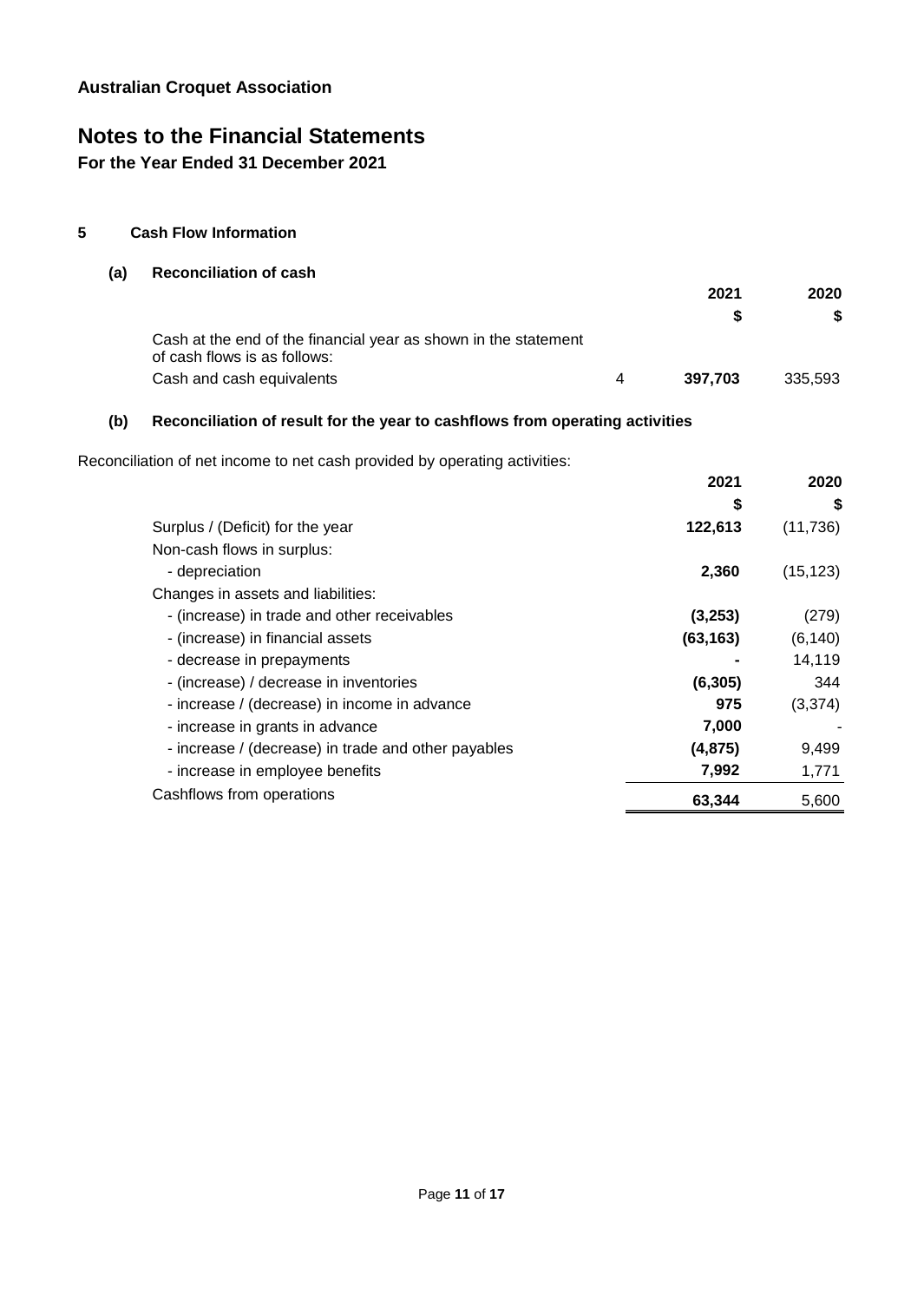### **Notes to the Financial Statements**

**For the Year Ended 31 December 2021**

#### **6 Financial Investments**

The value of the investments of \$340,111 includes an increase in market value of \$51,976 and interest of \$11,186.

|                                           | 2021    | 2020    |
|-------------------------------------------|---------|---------|
|                                           | \$      | \$      |
| <b>CURRENT</b>                            |         |         |
| <b>BT</b> Investment                      | 174,499 | 138,348 |
| <b>MLC</b> Investment                     | 165,612 | 138,600 |
|                                           | 340,111 | 276,948 |
| 7<br>Trade and other receivables          |         |         |
|                                           | 2021    | 2020    |
|                                           | \$      | \$      |
| <b>CURRENT</b>                            |         |         |
| Trade receivables                         | 3,556   | 303     |
| Total current trade and other receivables | 3,556   | 303     |

The carrying value of trade receivables is considered a reasonable approximation of fair value due to the short term nature of the balances. GST receivable forms part of GST net payable within Note 10.

#### **8 Inventories**

| 2021  | 2020  |
|-------|-------|
| S     | \$    |
|       |       |
| 7,608 | 1,303 |
| 7,608 | 1,303 |
|       |       |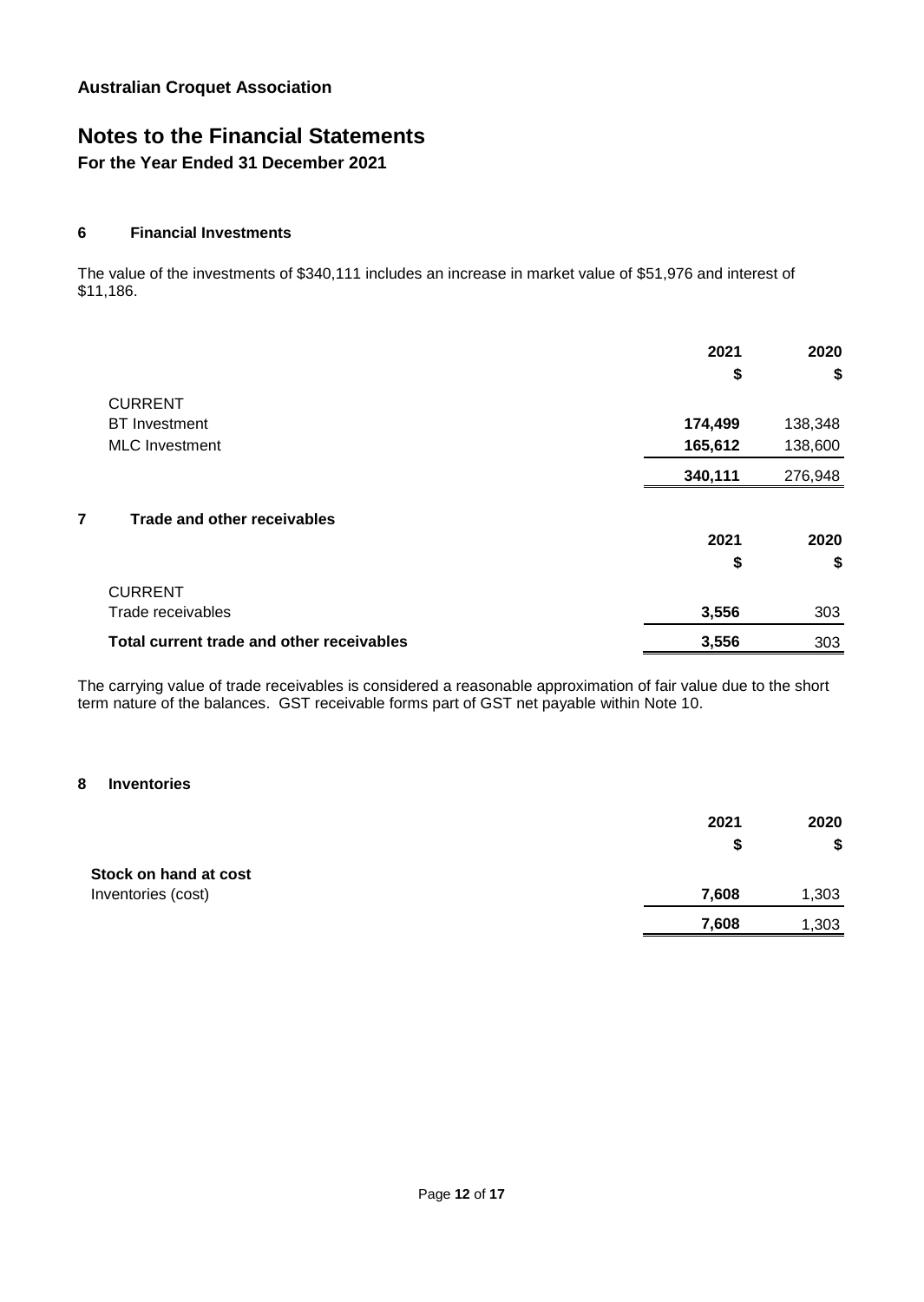### **Notes to the Financial Statements**

**For the Year Ended 31 December 2021**

#### **9 Plant and equipment**

|                                  | 2021      | 2020     |
|----------------------------------|-----------|----------|
|                                  | \$        | \$       |
| <b>Croquet Equipment</b>         |           |          |
| At cost                          | 20,357    | 20,357   |
| Accumulated depreciation         | (14, 315) | (12,300) |
| <b>Total Croquet Equipment</b>   | 6,042     | 8,057    |
| <b>Office Equipment</b>          |           |          |
| At cost                          | 135       | 135      |
| Accumulated depreciation         | (135)     | (135)    |
| <b>Total Office Equipment</b>    |           |          |
| <b>Gateball Equipment</b>        |           |          |
| At cost                          | 5,076     | 3,842    |
| Accumulated depreciation         | (4,087)   | (3, 742) |
| <b>Total Gateball Equipment</b>  | 989       | 100      |
| <b>Total plant and equipment</b> | 7,031     | 8,157    |

#### **Movements in carrying amounts of plant and equipment**

Movement in the carrying amounts for each class of plant and equipment between the beginning and the end of the current financial year:

|                                  | <b>Croquet</b><br><b>Equipment</b> | <b>Office</b><br><b>Equipment</b> | Gateball<br><b>Equipment</b> | Total     |
|----------------------------------|------------------------------------|-----------------------------------|------------------------------|-----------|
|                                  | \$                                 | \$                                | \$                           | \$        |
| Year ended 31 December 2021      |                                    |                                   |                              |           |
| Balance at the beginning of year | 8,057                              |                                   | 100                          | 8,157     |
| Additions                        |                                    |                                   | 1,234                        | 1,234     |
| Depreciation expense             | (2,015)                            |                                   | (345)                        | (2, 360)  |
| Balance at the end of the year   | 6,042                              |                                   | 989                          | 7,031     |
|                                  |                                    |                                   |                              |           |
| Year ended 31 December 2020      |                                    |                                   |                              |           |
| Balance at the beginning of year | 9,064                              |                                   | 489                          | 9,553     |
| Disposals (all write offs)       | (7, 476)                           | (8,600)                           | (443)                        | (16, 519) |
| Depreciation expense             | 6,469                              | 8,600                             | 54                           | 15,123    |
| Balance at the end of the year   | 8,057                              |                                   | 100                          | 8,157     |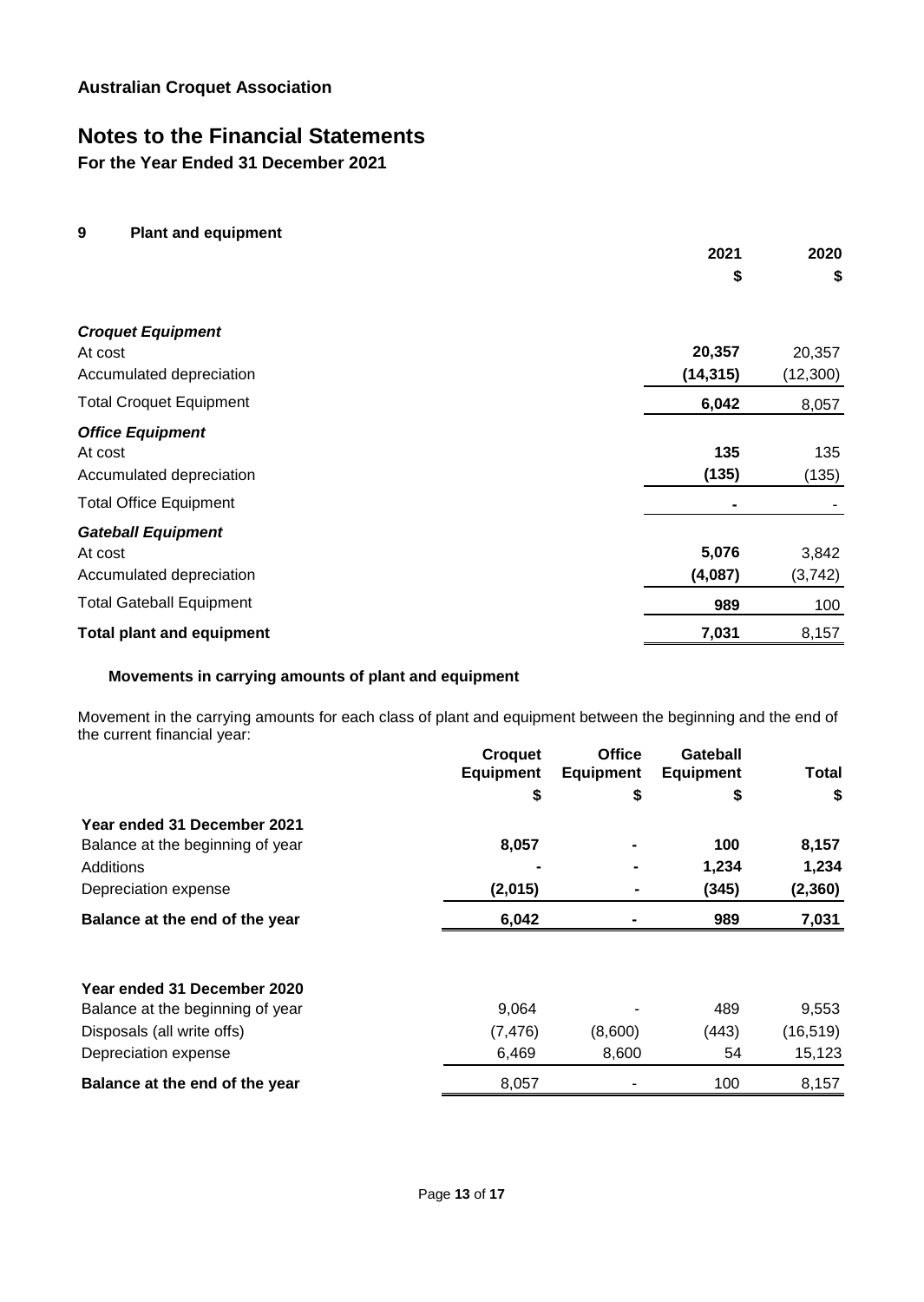### **Board Report**

#### **31 December 2021**

#### **10 Trade and Other Payables**

|                                 | 2021   | 2020    |
|---------------------------------|--------|---------|
|                                 | S      | \$      |
| <b>CURRENT</b>                  |        |         |
| Trade payables and accruals     | 2,372  | 16,277  |
| PAYG and superannuation payable | 11,342 | 6,244   |
| GST net payable                 | 403    | (3,529) |
|                                 | 14,117 | 18,992  |

Trade and other payables are unsecured, non-interest bearing and are normally settled within 30 days. The carrying value of trade and other payables is considered a reasonable approximation of fair value due to the short-term nature of the balances. GST net payable includes GST receivable.

#### **11 Income received in advance**

|                                                              | 2021  | 2020 |
|--------------------------------------------------------------|-------|------|
|                                                              | \$    | \$   |
| <b>CURRENT</b>                                               |       |      |
| Competition entry fees received in advance                   | 975   | ۰    |
|                                                              | 975   |      |
| 12 <sup>°</sup><br><b>Grants received in advance</b>         |       |      |
|                                                              | 2021  | 2020 |
|                                                              | \$    | \$   |
| <b>CURRENT</b>                                               |       |      |
| Australia / Korea Gateball Project grant received in advance | 7,000 |      |
|                                                              | 7,000 |      |

\$7,000 remains to be transferred to clubs of the total \$10,000 grant received

#### **13 Employee Benefits**

|                                   | 2021  | 2020  |
|-----------------------------------|-------|-------|
|                                   | S     | \$    |
| <b>CURRENT</b>                    |       |       |
| <b>Provision for Annual Leave</b> | 9,763 | 1.771 |
|                                   | 9,763 | 1.771 |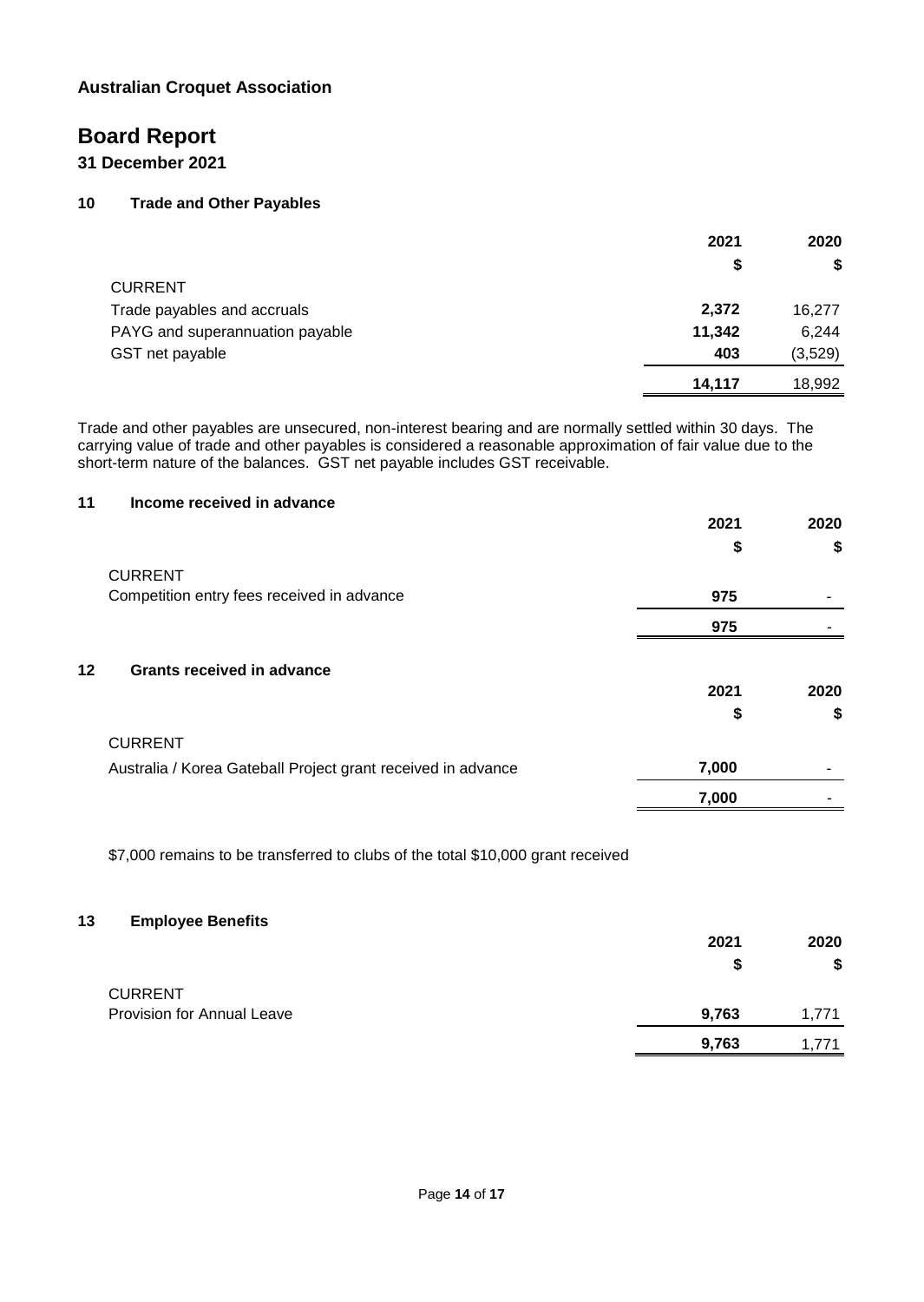### **Board Report**

#### **31 December 2021**

#### **14 Contingencies**

In the opinion of the Board, the Association did not have any contingencies at 31 December 2021 (31 December 2020: None).

#### **15 Events after the end of the Reporting Period**

No matters or circumstances have arisen since the end of the financial year which significantly affected or may significantly affect the operations of the Association, the results of those operations or the state of affairs of the Association in future financial years.

#### **16 Statutory Information**

Principal place of business of the Association is:

Unit 9/65 Tennant St FYSHWICK ACT 2609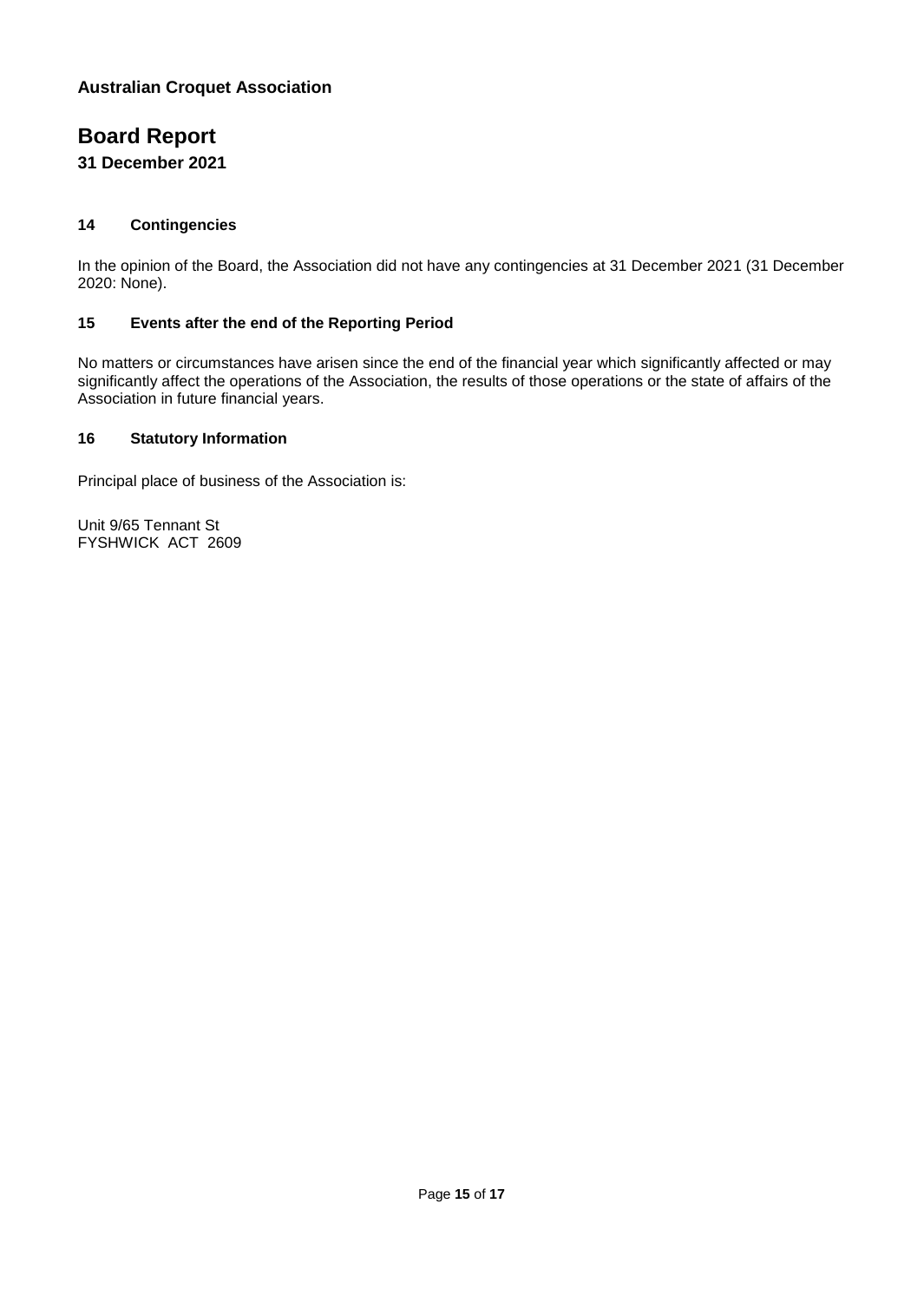### **Board Report**

**31 December 2021**

### **Statement by the Board**

The Board has determined that the Association is not a reporting entity and that this special purpose financial report should be prepared in accordance with the accounting policies outlined in Note 1 to the financial statements.

In the opinion of the Board the financial report as set out on pages 2 to 15:

- 1. Presents fairly the financial position of Australian Croquet Association as at 31 December 2021 and its performance for the year ended on that date.
- 2. At the date of this statement, there are reasonable grounds to believe that Australian Croquet Association will be able to pay its debts as and when they fall due.

This statement is made in accordance with a resolution of the Board and is signed for and on behalf of the committee by:

Col. KrAB

Chair Treasurer

17 March 2022

Hulaly

Jim Nicholls **Kah Yang Loke** Kah Yang Loke